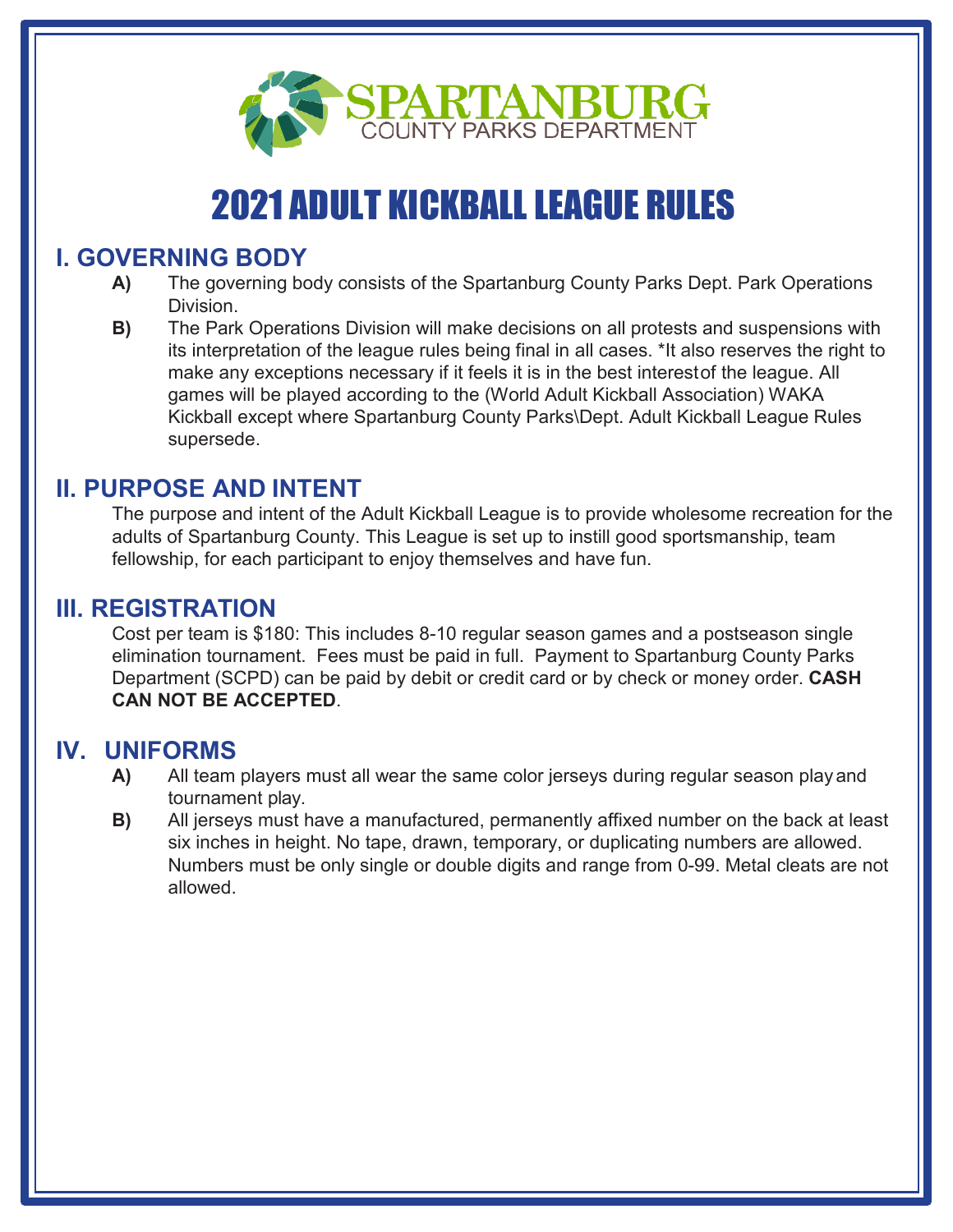

# **V. EQUIPMENT**

- **A)** Game balls will be provided by Spartanburg County Parks Department.
- **B)** Cleats with dangerous parts, such as metallic baseball cleats, track spikes, or worn or broken studs with sharp edges, are not allowed.
- **C)** SCPD staff may remove any equipment from play that has been altered, fails to meet WAKA or SCPD requirements, or that is otherwise deemed illegal.
- **D)** Usage of any illegal equipment, regardless if approved, will result in ejection of the offending player for the season (including postseason tournament). Team Captains may also be suspended.

### **VI. PLAYER ELIGIBILITY**

- **A)** All players must be **18 years** or older prior to the season toparticipate.
- **B)** A person may only play on one team per Division.
- **C)** Players must provide identification to verify identity if it is questioned in regards to the name that is listed in the line-up. The Team Captains will be responsible for presenting Player Identification to the SCPD staff during the verification process. Failure to provide identification will result in suspension of player from the game and possible future games. Any request must be made by the Team Captains and be made by the completion of the first inning; or by the completion of the inning during which the player in question arrives late.
- **D)** If a player is ejected from a game, it is the responsibility of the Team Captain or person in charge when the ejection occurred to notify the player of the suspension for the next two games.

## **VII. TEAM ROSTERS AND WAIVER-RELEASE**

- **A)** Each team must complete a team roster to participate in the league.
- **B)** Each player must read and sign the adult waiver-release before he/she is eligible to play.
- **C)** Players may be added to the team roster by the coach/team captain submitting the player's name, address, and phone number to the Park Operations Division on a roster addition form before the deadline that is set. The player(s) being added must read and sign the adult waiver-release before they are eligible to play in the league.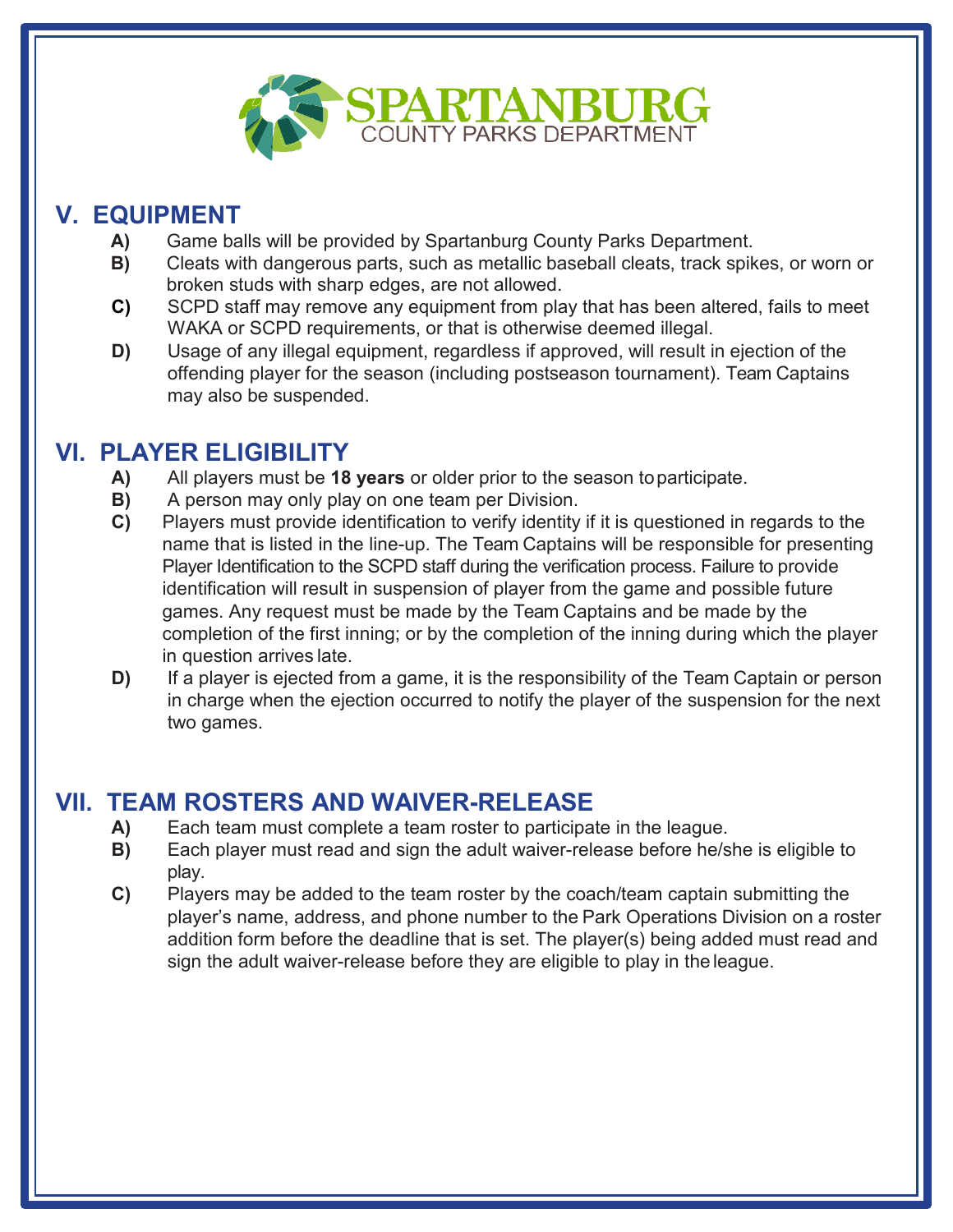

- **D)** There are no player releases or transfers in any Division. Once a player plays for the team whose roster he/she is on, that player is locked in for the season and postseason. It is the responsibility of the Coach/Team Captains to know the eligibility requirements of all their players.
- **E)** Falsifying a team roster or roster addition form will result in suspension from the league.
- **F)** If a protest is lodged in regards to a player not being on the team's roster and it's ruled valid the ineligible player will be removed from the program, the captains suspended for one game or more, and the game will be recorded as a loss. In addition, any prior game(s) in which the ineligible player participated will result in aforfeit.

## **VIII. PLAYER CONDUCT**

The SCPD Staff member will have authority over players, coaches, and team captains during the game. Profane language or display of unsportsmanlike conduct will not be tolerated in the program.

#### **The following provisions shall apply:**

- **A)** Players, coaches, team captains, and spectators are expected to demonstrate a good sportsmanlike attitude and courteous behavior.
- **B)** Persons failing to demonstrate appropriate conduct or behavior will result in an immediate warning or prompt ejection from the game, depending on the severity of the incident.
- **C)** If a person is warned regarding their misconduct (including arguing the judgment of strikes or balls), the next offense will result in prompt ejection from the game.
- **D)** Any person ejected from the game must leave the park premises. If a person is unable to leave premises, the person must be "out of sight, out of sound."
- **E)** Failure of an ejected player to leave park premises will warrant a forfeiture of the game.
- **F)** Any person ejected from a game will also be suspended from their next two scheduled games.
- **G)** If the offending act is flagrant, involves a fight or if the unsportsmanlike conduct continues after ejection, the person will be suspended from the league, including post season tournament play.
- H) Any player, captain, and/or spectator who does or attempts to do bodily harm to an official will be immediately ejected from the game, expelled from the program, banned from all SCPD facilities, and may have criminal charges filed against him/her. The governing body will determine the length of time for banned suspension.
	- a. Threatening or attempting to do bodily harm to an official will not be tolerated and will result in immediate disciplinary action; i.e. criminal charges will be filed through the County's Police Department and the party's team will be automatically ejected from league play.
- **I)** Smoking is not permitted inside any of the walk-in entry gates of any SCPDpark.
- **J)** Alcoholic beverages are strictly prohibited on the premises of all SCPD facilities.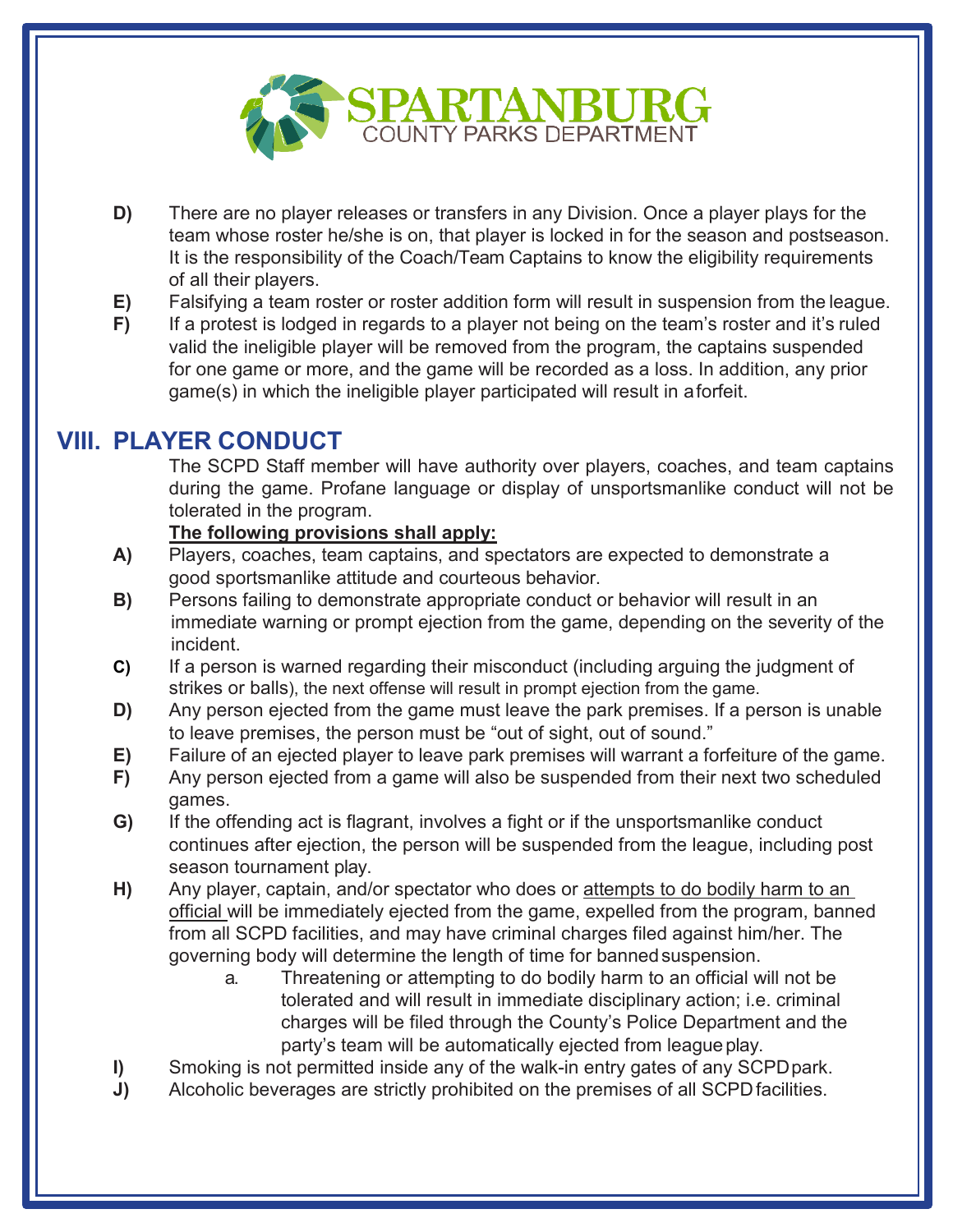

# **IX.GENERAL AND LOCAL RULES**

- **A)** The Team Captain is required to complete the line-up on a line-up card or SCPD lineup sheet prior to the scheduled game time and meet at the mid-field prior to each game to submit to the SCPD Staff. **Line-ups must include player's first and last name and number. No nicknames are allowed on the lineup card. All names must match the name(s) on your team's roster.**
- **B)** The home team's scorebook is the official scorebook and will be used by the SCPD Staff. • Each team must have a designated score keeper.
- **C)** Game times will be scheduled on the hour beginning at 6:00 p.m., 7:00 p.m. & 8:00 p.m.
- **D)** Games will consist of five innings.
- **E)** Regular season games will not have overtime and may end in a tie. However, tournament play will allow for overtime in the case of a tie.
- **F)** Game time is forfeit time. The time limit for all divisions is 1 hour and 0 minutes (60 minutes). This is from the start of the game (break off from plate meeting). The time clock will be stopped for an injury or a ruling on the authority of the SCPD Staff. If a game runs past the time limit, the next scheduled game will begin as soon as the game is completed. A game can be started before its scheduled time if opposing captains agree.
- **G)** A team must be able to **field at least 8 players** when the SCPD Staff calls to start the game. There is a limit of 11 fielders including catcher and pitcher at any time during the game. If additional players arrive after the line-up sheet has been turned in and/or game begun, they may be added/play after the first inning up to a maximum of 4 players. The coach/ team captain must notify the official scorekeeper of the players who have arrived late. If a team starts with 8 players and no other player(s) arrives to play; there is no penalty. If a team starts the game with 8 players in the line-up, loses a player during the game and is unable to substitute, they will be forced to play a player down with no additional penalty. A team may only drop one player less than what it originally started with for a game to continue. If a team starts the game with 8 players in the line-up or loses a player during the game and is unable to substitute, the game will be ruled a forfeit.
- **H)** For safety reasons, jewelry/ornaments shall not be worn during participation of a game. Necklaces, bracelets, anklets, watches, pins, post, any types of earrings, nose rings, etc. must be removed. The only exception to this is a wedding ring and medical bracelet or medical necklace (if taped down). Placing tape over exposed jewelry/ ornaments is not allowed. If the game is delayed due to a player having to remove jewelry/ornaments, a team warning will be issued. Additional time needed to rectify the violation will result in a turnover.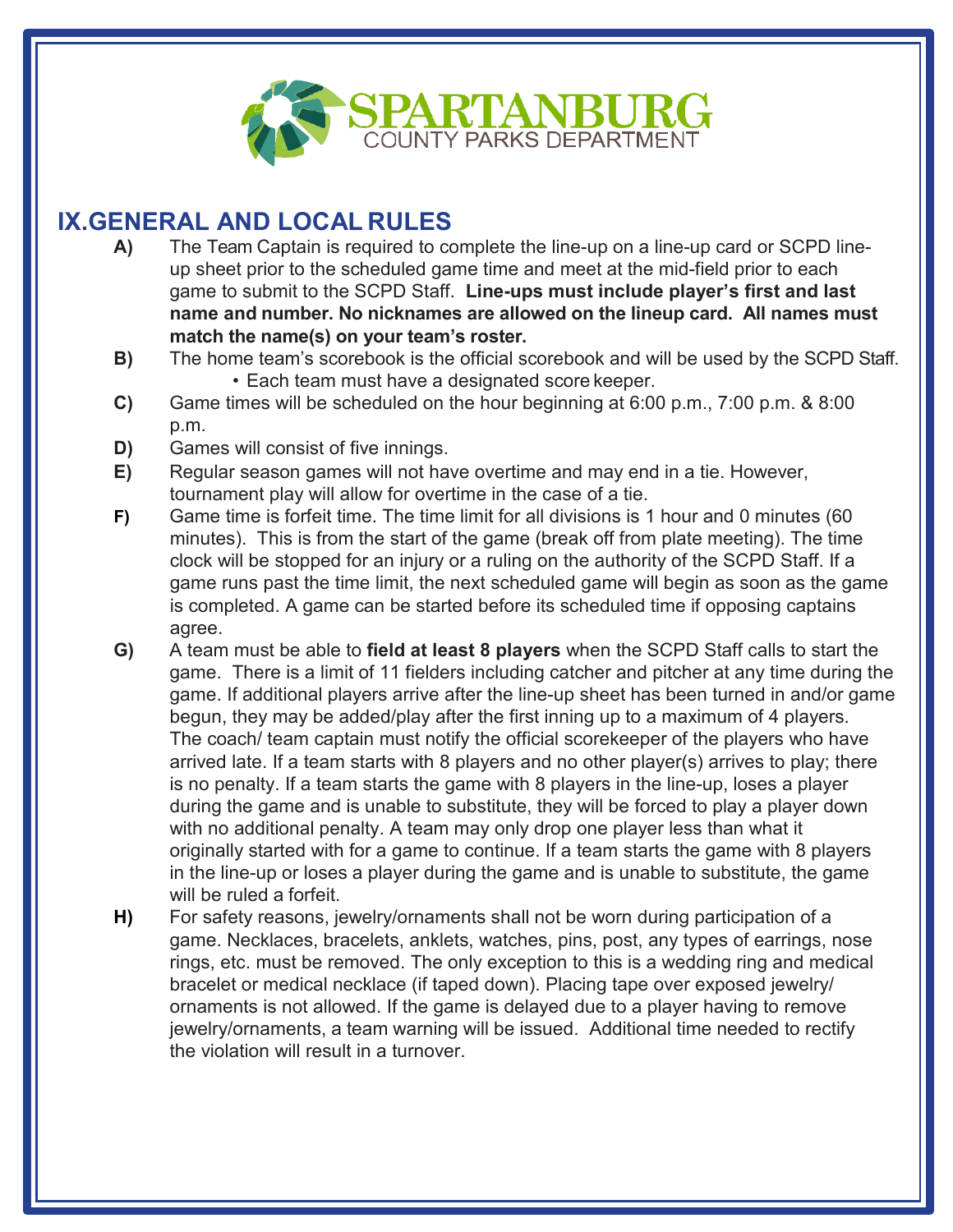

- **I)** Each team will be entered into a postseason tournament provided it has abided by the league rules and regulations during the regular season.
- **J)** Teams forfeiting three games during the season will be automatically dropped from league.
- **K)** Schedule requests made during the registration period will be considered but not guaranteed.
- **L)** No refunds of league registration fees will be made after the schedules have been completed.

#### **X. PARK ASSISTANT (FIELD SUPERVISOR)**

A park assistant will be present at the park during all scheduled games. The park assistant has the authority to cancel any game if hazardous or unsafe conditions exist. The park assistant also has the authority to warn or eject a person for demonstrating inappropriate conduct or behavior listed under the **IX. PLAYER CONDUCT** section.

# **XI. RAINOUTS AND RESCHEDULING OF GAMES**

- **A)** If any change in field or game status occurs, an email will be sent to each team captain notifying him or her of this cancellation. It is the team's responsibility to be at the field at game time (unless otherwise notified) and remain there until officially notified by the park assistant with a decision.
- **B)** The Team Captain will be notified by email of any rescheduled games and will be responsible for notifying all players of his/her team.
- **C)** Rainout games will be scheduled as time and space allows according to field availability and not according to specific days of the week that the League played on during the season.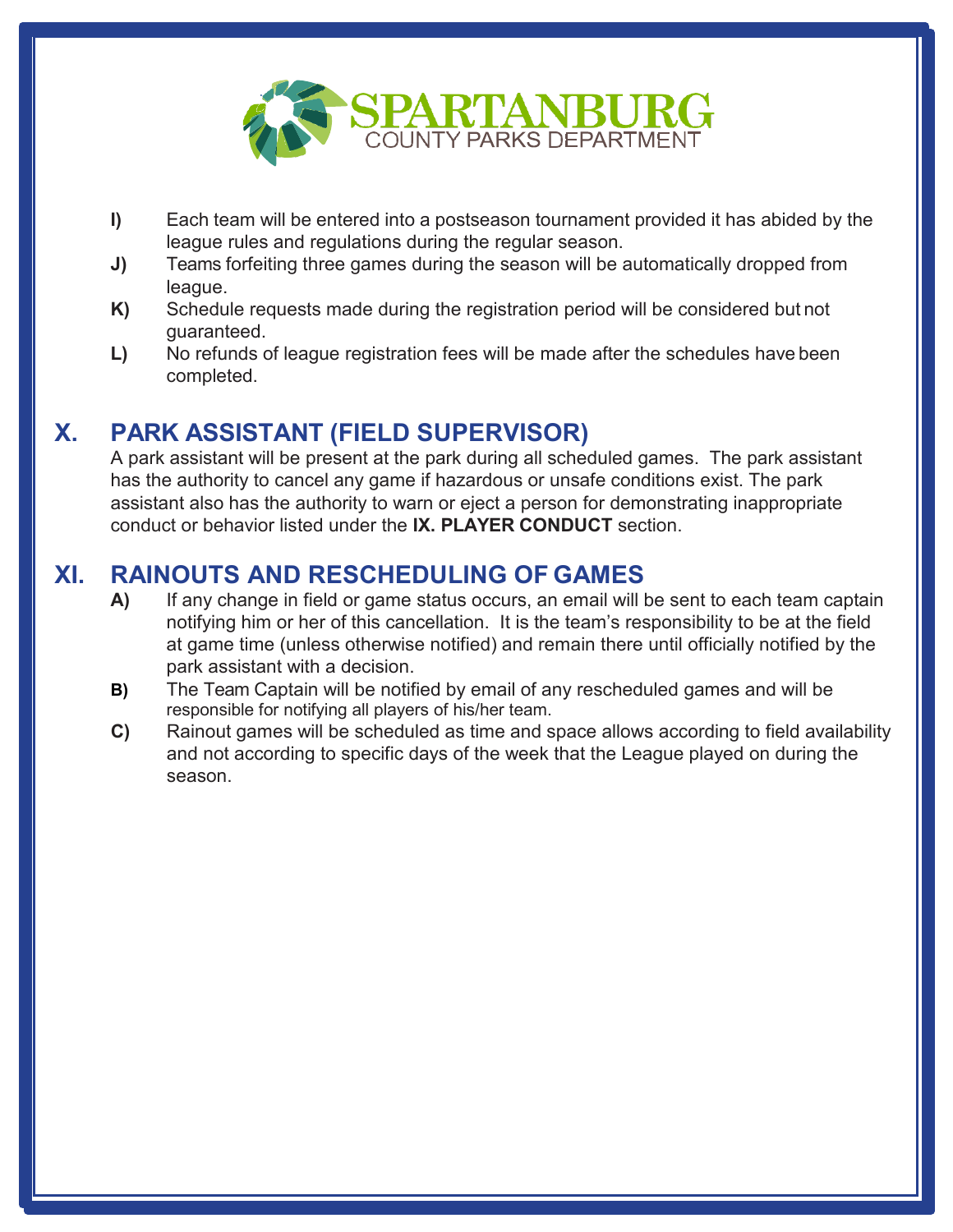#### **XII. PROTESTS**

The Team Captain must lodge a legal protest with the SCPD Staff during the regulation game informing the SCPD Staff that the game is being played under protest. The SCPD Staff shall in turn notify the opposing captain and official scorekeeper. The scorekeeper must mark the time and game information when the protest was made. The SCPD Staff will submit a written report to the Park Operations Division stating the nature of the protest and the rule that the captain is protesting. With the exception of a request for identification to verify identity in regards to the line-up, the Team Captain must submit a written protest to the Park Operations Division and enclose a \$50.00 protest fee during office hours within 24 hours (\*Exception – must be submitted within 12 hours during postseason play). If the protest is lost, the fee will not be returned and will be deposited into the appropriate account of SCPD. No protest will be accepted based on an SCPD Staff's judgment. Each protest must outline the events as they transpired and must cite specific rules and sections to justify the protest. The governing body will rule on each protest properly submitted and send the protesting captain a written ruling within one business day. When a protested game is upheld, the game is to be rescheduled from the point at which it was protested.